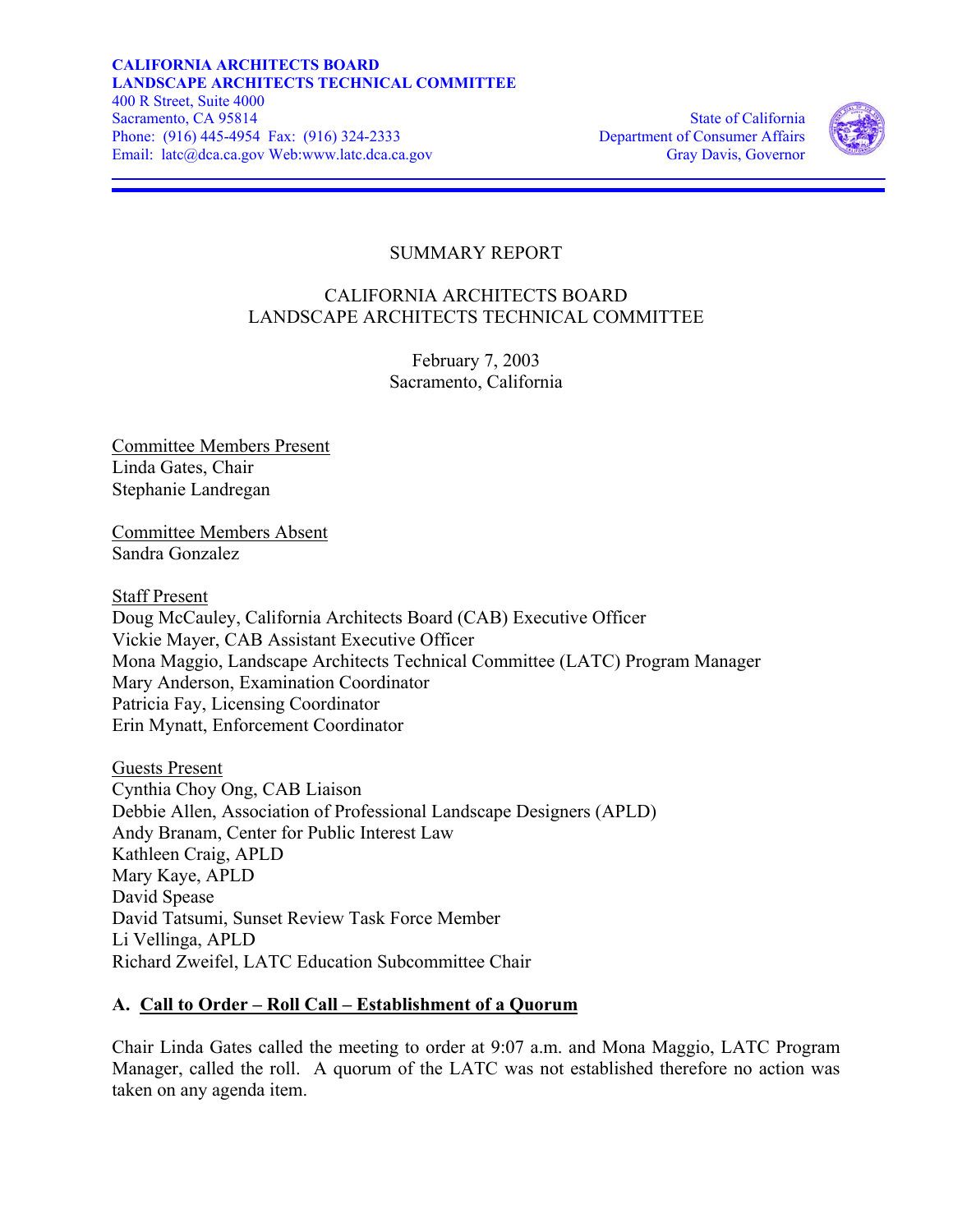### **B. Chair's Remarks**

Ms. Gates reported that on January 25, 2003, she attended a meeting of the California Council of the American Society of Landscape Architects (CCASLA) San Diego Chapter. Most questions centered on the LATC's upcoming Sunset Review process, the status of the Sunset Report and CCASLA's role in the sunset process. She stated that CCASLA is supportive of the LATC's communication and outreach efforts with the profession.

Ms. Gates also reported that on February 6, 2003 she and Mary Anderson, LATC Examination Coordinator gave a licensure presentation at an American Society of Landscape Architects student chapter meeting at the University of California, Davis. Approximately 25 students attended. The students were also given the opportunity to present questions regarding examination and licensure requirements.

Ms. Gates stated that the remainder of today's meeting would focus on updating the LATC's Strategic Plan.

### **C. Public Comment Session**

There were no public comments.

### **D. Strategic Planning Session**

Ms. Gates introduced Daniel Iacofano of Moore Iacofano Goltsman, Inc. as the facilitator for the strategic planning session.

Mr. Iacofano reviewed the agenda and explained the purpose of today's session. The session began with a discussion of the major issues facing the LATC, including the upcoming Sunset Review Report and State budget constraints. Mr. Iacofano commented on staff's insights into the trends and issues facing the profession of landscape architecture. He added that he as well as stakeholders who participated in the telephone interviews recognized the increase in efficiency and effectiveness with the compliment of a full staff. Mr. Iacofano informed the LATC of his findings/key issues from the interviews he conducted with the LATC members and key stakeholders prior to the strategic planning session. The LATC completed its update of the plan for the upcoming year.

A draft of the updated plan will be presented to the LATC at its meeting on March 27, 2003.

### **E. Announcement of Future Meetings**

Ms. Maggio announced that the next LATC meeting is scheduled for March 27, 2003 in San Diego. She added that the LATC was invited to host a roundtable discussion at the CCASLA State Conference on March 28, 2003 at Balboa Park. The LATC suggested topics for discussion at the Conference to include: issues related to the sunset review process, community projects by landscape architecture firms; updates regarding the State budget; regulatory changes; other program issues; and landscape architects ability to supervise interns under the Intern Development Program, the structured internship for architecture.